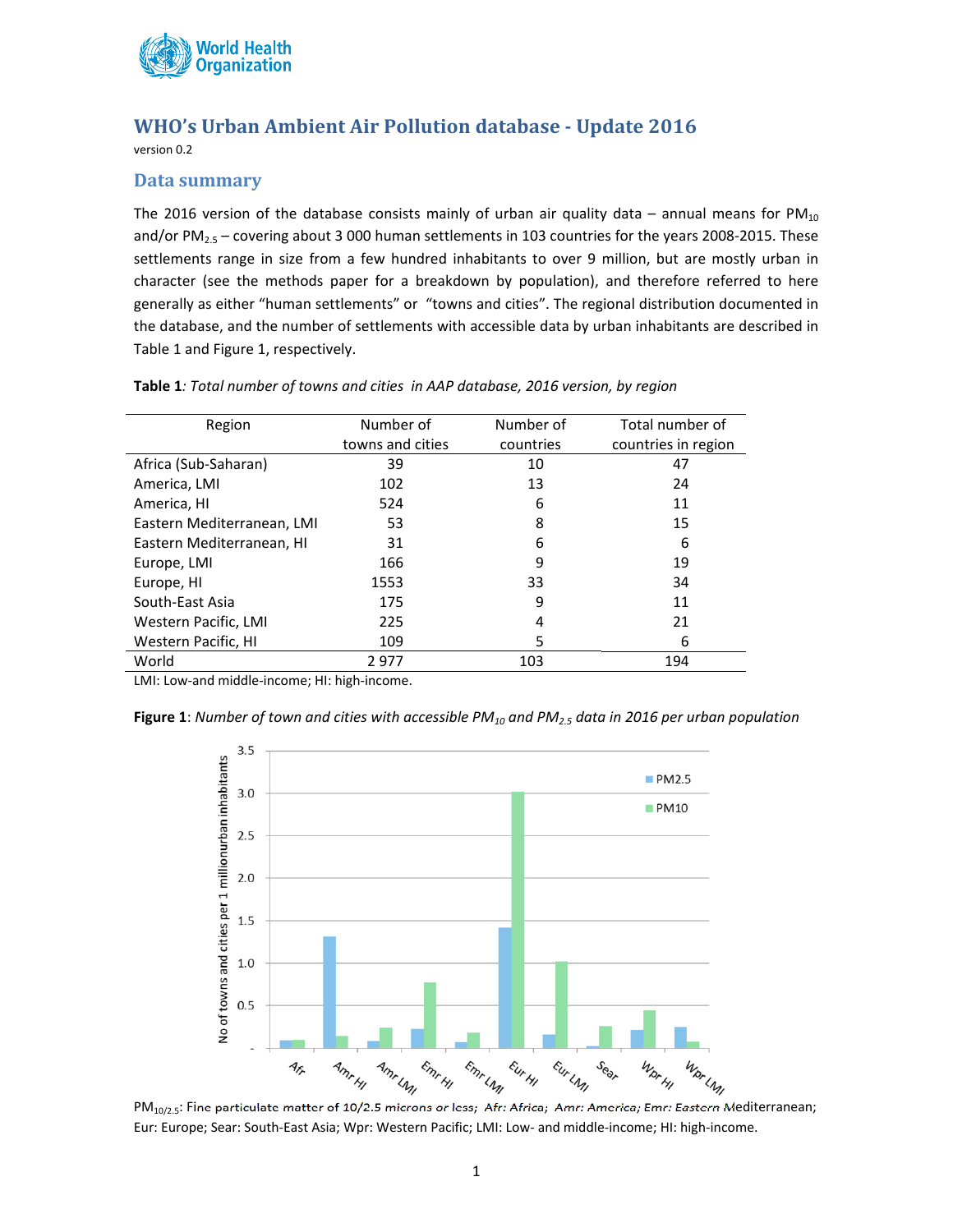

PM<sub>2.5</sub> measurements can directly be linked to estimates of health risks, and are therefore of particular interest. PM<sub>10</sub> measurements first need to be converted to PM<sub>2.5</sub> in order to do so. In high-income countries, PM<sub>2.5</sub> measurements are already being widely performed. In low- and middle-income countries, while  $PM<sub>2.5</sub>$  measures still aren't available in many countries but there has been large improvements since the last 3 years: annual mean  $PM_{2.5}$  measurements could be accessed in 339 cities, so almost 5 times more than in the 2014 version of the database. Annual mean  $PM_{10}$  measurements could be accessed in as many as 586 cities in low and middle income countries. In high-income countries, 1241 cities and towns with PM<sub>2.5</sub> measures could be accessed, against 1639 cities and towns with PM<sub>10</sub> measurements.

An overview of PM<sub>10</sub> levels for the WHO regions and selected cities is presented in Figure 2, 3 and 4.



Figure 2:  $PM_{10}$  levels by region and city size, for available cities and towns latest year in the period 2008-*2015.*

PM<sub>10</sub>: Fine particulate matter of 10 microns or less; Afr: Africa; Amr: America; Emr: Eastern Mediterranean; Eur: Europe; Sear: South-East Asia; Wpr: Western Pacific; LMI: Low- and middle-income; HI: high-income. PM<sub>10</sub> values for the world are regional urban population-weighted.

Figure 5 shows the regional and global percentages of the assessed towns and cities with PM measurements experiencing  $PM_{10}$  or  $PM_{2.5}$  air pollution levels that meet or exceed the WHO Air Quality Guidelines annual mean values of 20  $\mu$ g/m<sup>3</sup> (for PM<sub>10</sub>) and 10  $\mu$ g/m<sup>3</sup> (for PM<sub>2.5</sub>)<sup>1</sup>. Globally, according to the currently available data, 16% of the assessed population are exposed to PM<sub>10</sub> or PM<sub>2.5</sub> annual mean levels complying with AQG levels. This figures raises to 27% for the interim target 3 (IT-3, 30  $\mu$ g/m<sup>3</sup> for PM<sub>10</sub> and 15  $\mu$ g/m<sup>3</sup> for PM<sub>2.5</sub>) of the AQG, 46% for IT-2 (50  $\mu$ g/m<sup>3</sup> for PM<sub>10</sub> and 25  $\mu$ g/m<sup>3</sup> for PM<sub>2.5</sub>), and 56% for IT-1 (70  $\mu$ g/m<sup>3</sup> for PM<sub>10</sub> and 35  $\mu$ g/m<sup>3</sup> for PM<sub>2.5</sub>).

<sup>&</sup>lt;sup>1</sup> For town and cities with both PM<sub>10</sub> and PM2<sub>2.5</sub> values, PM<sub>2.5</sub> were used.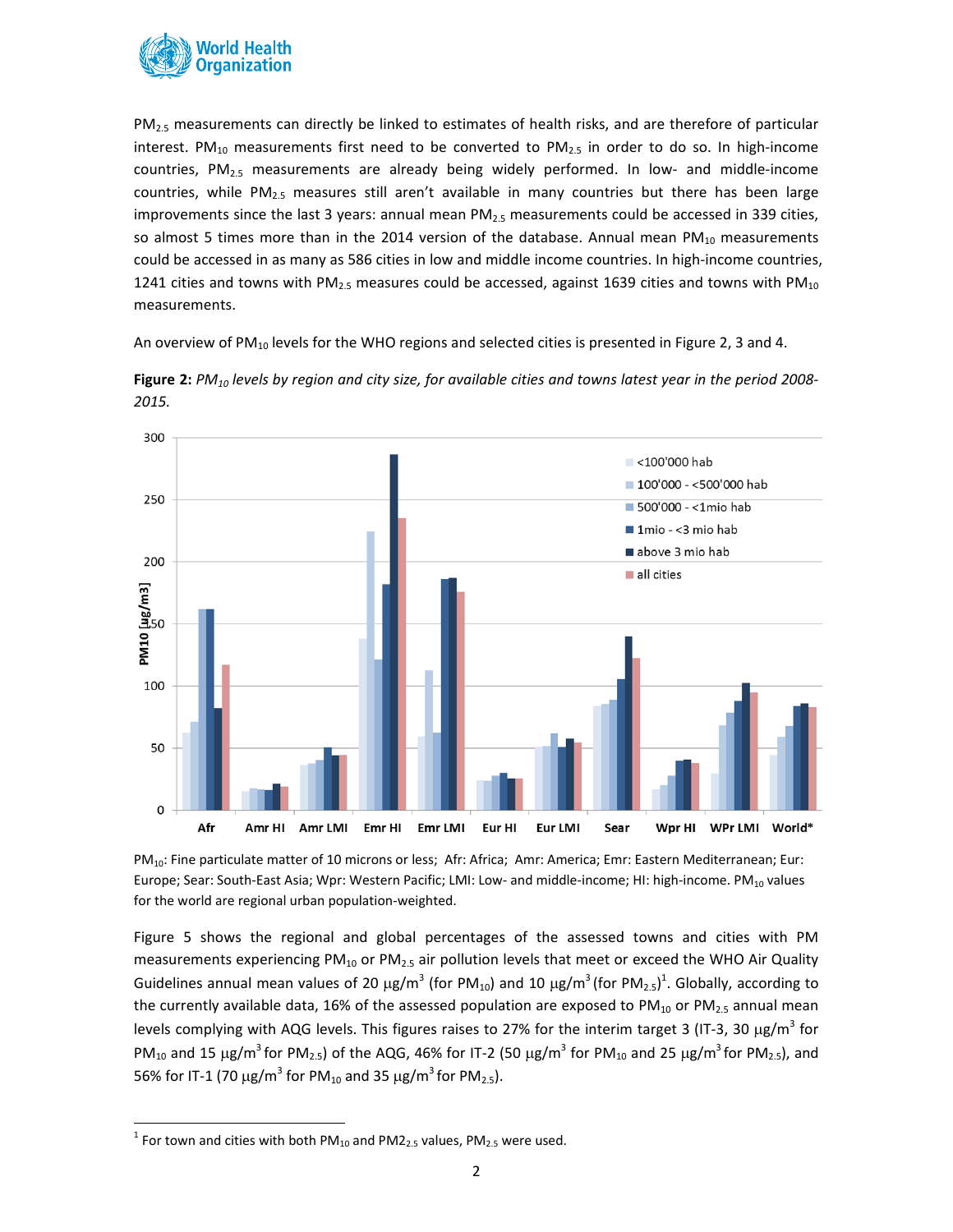



Figure 3: PM<sub>10</sub> levels for selected<sup>2</sup> cities by region, for the last available year in the period 2011-2015.

PM<sub>10</sub>: Fine particulate matter of 10 microns or less; Afr: Africa; Amr: America; Emr: Eastern Mediterranean; Eur: Europe; Sear: South‐East Asia; Wpr: Western Pacific; LMI: Low‐ and middle‐income; HI: high‐income.





PM<sub>10</sub>: Fine particulate matter of 10 microns or less.

 $^2$  Selection criteria: for year of measurement 2011 or more recent, the largest city for each country within a region (or two cities for one country if only 2 countries available in the region. City size ranges from 140'000 to 26 million habitants.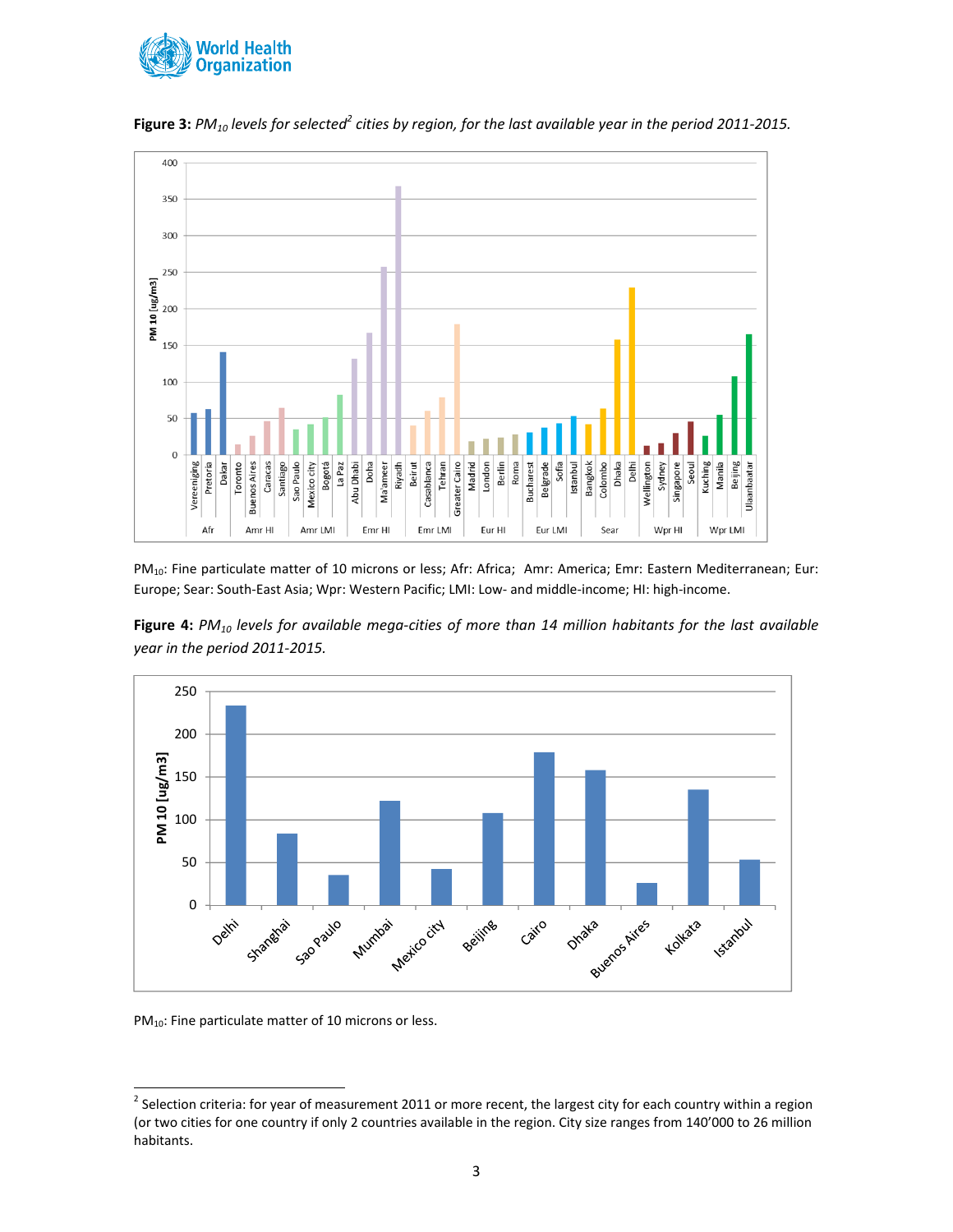



Figure 5: Annual mean PM of the assessed town and cities compared to the WHO Air Quality Guidelines

Afr: Africa; Amr: America; Emr: Eastern Mediterranean; Eur: Europe; Sear: South‐East Asia; Wpr: Western Pacific; LMI: Low- and middle-income; HI: high-income; AQG: WHO Air Quality Guidelines.

<sup>a</sup> Annual mean PM10: 20 µg/m<sup>3</sup>; Annual mean PM2.5: 10 µg/m<sup>3</sup>.

## **Comparison of urban air pollution levels in recent years**

A total of 795 towns and cities in 67 countries were selected for a more refined comparison of PM $_{2.5}$ (where available), or  $PM_{10}$  values over a period of 5 or more years. (Table 2). The selection was made according to the following criteria: these urban areas have either measured PM<sub>.2.5</sub> or PM<sub>10</sub> values in the three databases, and cover a period of 3 years or more; or these areas are represented in the data that was collected in 2011, 2014 or 2016 and cover a period of 4 years or more.

The 2011 version of the database contains data for 2010 or earlier, and the 2014 version for 2012 or earlier. To compare levels of air pollution for the equivalent of a five-year period (e.g. 2008 -2013) for cities included in the above‐described selection, a linear regression was made. A regional summary is presented by WHO region and income groups (Table 3). Globally, annual PM levels are estimated to have increased by 8% during the recent five-year period in the assessed cities (Note: the global increase figure is weighted by the regional urban population).

| Region                            | Number of town and cities | Number of countries |
|-----------------------------------|---------------------------|---------------------|
| Africa (Sub-Saharan) <sup>1</sup> | 2                         |                     |
| America, LMI                      | 13                        |                     |
| America, HI                       | 343                       | 6                   |
| Eastern Mediterranean, LMI        | 16                        | 6                   |
| Eastern Mediterranean, HI         | 6                         | 2                   |
| Europe, LMI                       | 32                        | 5                   |
| Europe, HI                        | 277                       | 30                  |
| South-East Asia                   | 53                        | 5                   |
| Western Pacific, LMI              | 33                        | 2                   |
| Western Pacific, HI               | 21                        | 3                   |
| World                             | 796                       | 68                  |

Table 2: Number of cities included for the PM<sub>2.5</sub> and PM<sub>10</sub> comparison over a 5-year period, by region.

LMI: Low‐ and middle‐income countries; HI: High‐income.

 $1$  Region with less than 5 cities were not included in the analysis, due to lack of representativeness.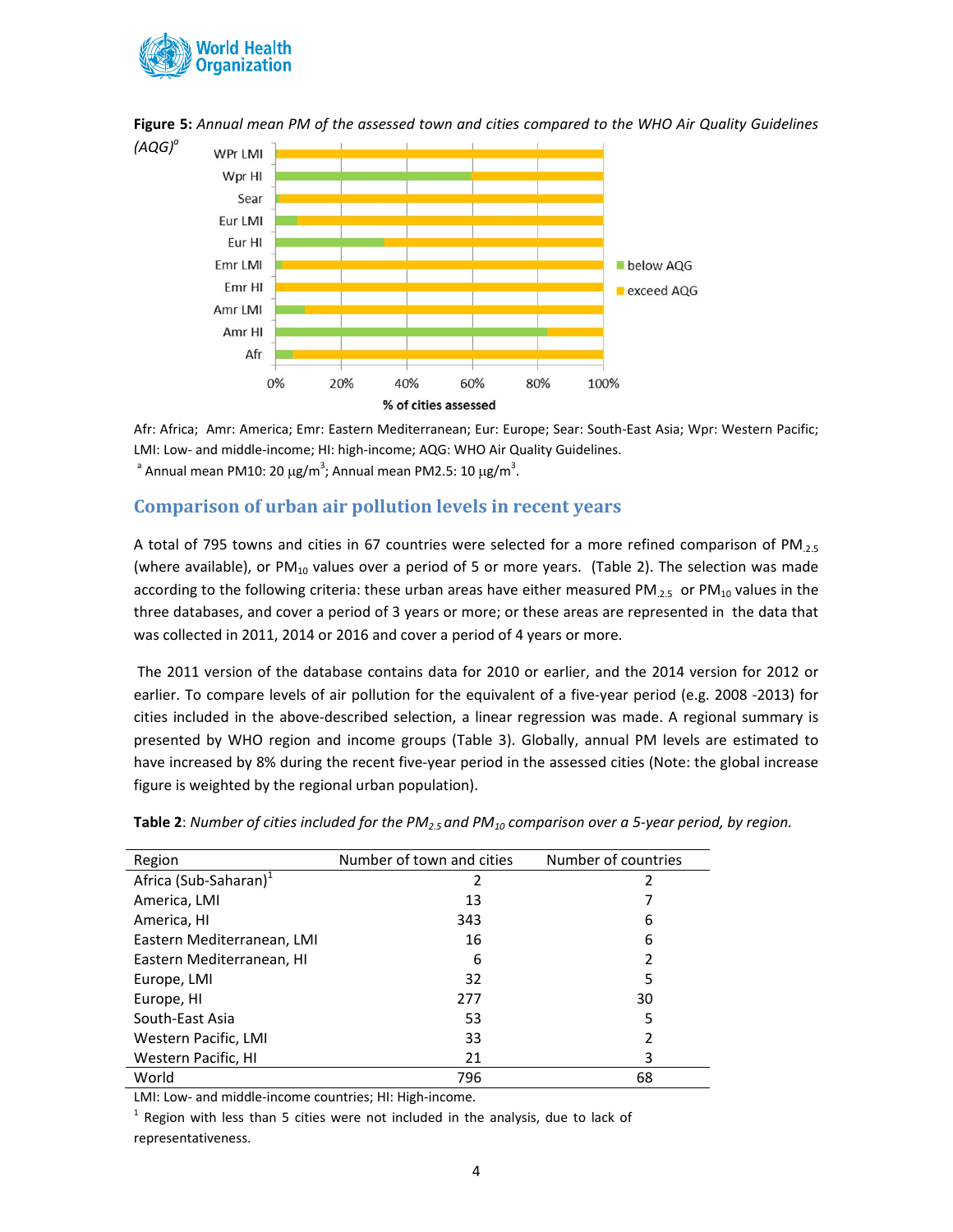

| Region                     | Trend over the mean period 2008-2013 <sup>2</sup> |
|----------------------------|---------------------------------------------------|
| Africa (Sub-Saharan)       | <b>NA</b>                                         |
| America, LMI               |                                                   |
| America, HI                |                                                   |
| Eastern Mediterranean, LMI |                                                   |
| Eastern Mediterranean, HI  |                                                   |
| Europe, LMI                |                                                   |
| Europe, HI                 |                                                   |
| South-East Asia            |                                                   |
| Western Pacific, LMI       |                                                   |
| Western Pacific, HI        |                                                   |
| World <sup>3</sup>         |                                                   |

**Table 3**: Trend in PM<sub>2.5</sub> or *PM<sub>10</sub> based on cities available in several versions of the database, by region* $^1$ *.* 

 $1$  Criteria for inclusion: cities with measured PM2.5 or PM10 values in the three database versions covering a period of 3 years or more, or in two versions and covering a period of 4 years or more.

<sup>2</sup>  $\longrightarrow$  : No more than 5% change over the five-year period;  $\searrow$  : More than 5% decrease over the fiveyear period; : More than 5% increase over the five‐year period.

 $3$  The mean for the World is based on weighting by regional urban population.

LMI: Low‐ and middle‐income countries; HI: High‐income; NA: Not available. Results are based on 795 cities and are to be interpreted with caution, as 1) cities included might not ensure representativeness, 2) yearly variations due for example to climatic changes can be important and 3) a 5‐year comparison does not necessarily represent trends, in particular when changes are limited.

Figure 6 shows the percentage of towns and cities with decreasing levels of annual mean PM2.5 or  $PM_{10}$ (in green), increasing levels (in light orange), and levels with changes of ≤10% over a 5‐year period (in blue), by region. The variation in population living in cities with increasing or decreasing population levels is represented in Figure 7.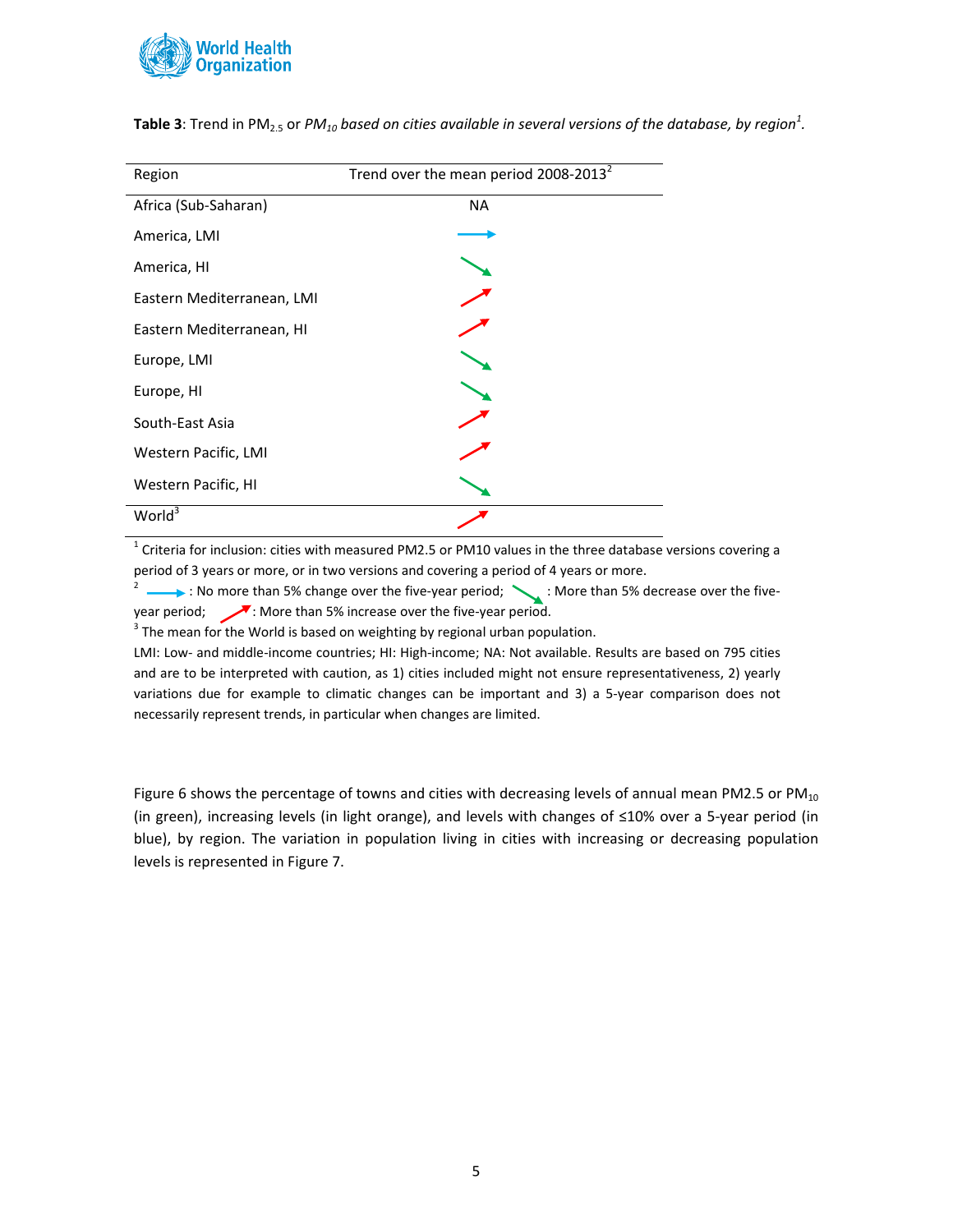



**Figure 6**: *Percentage of cities with increasing and decreasing PM2.5 or PM10 annual means, by region*

Amr: America; Emr: Eastern Mediterranean; Eur: Europe; Sear: South‐East Asia, Wpr: Western Pacific; LMI: Low‐ and middle-income; HI: high-income. \*The world figure is regional population-weighted.





Amr: America; Emr: Eastern Mediterranean; Eur: Europe; Sear: South‐East Asia, Wpr: Western Pacific; LMI: Low‐ and middle‐income; HI: high‐income.